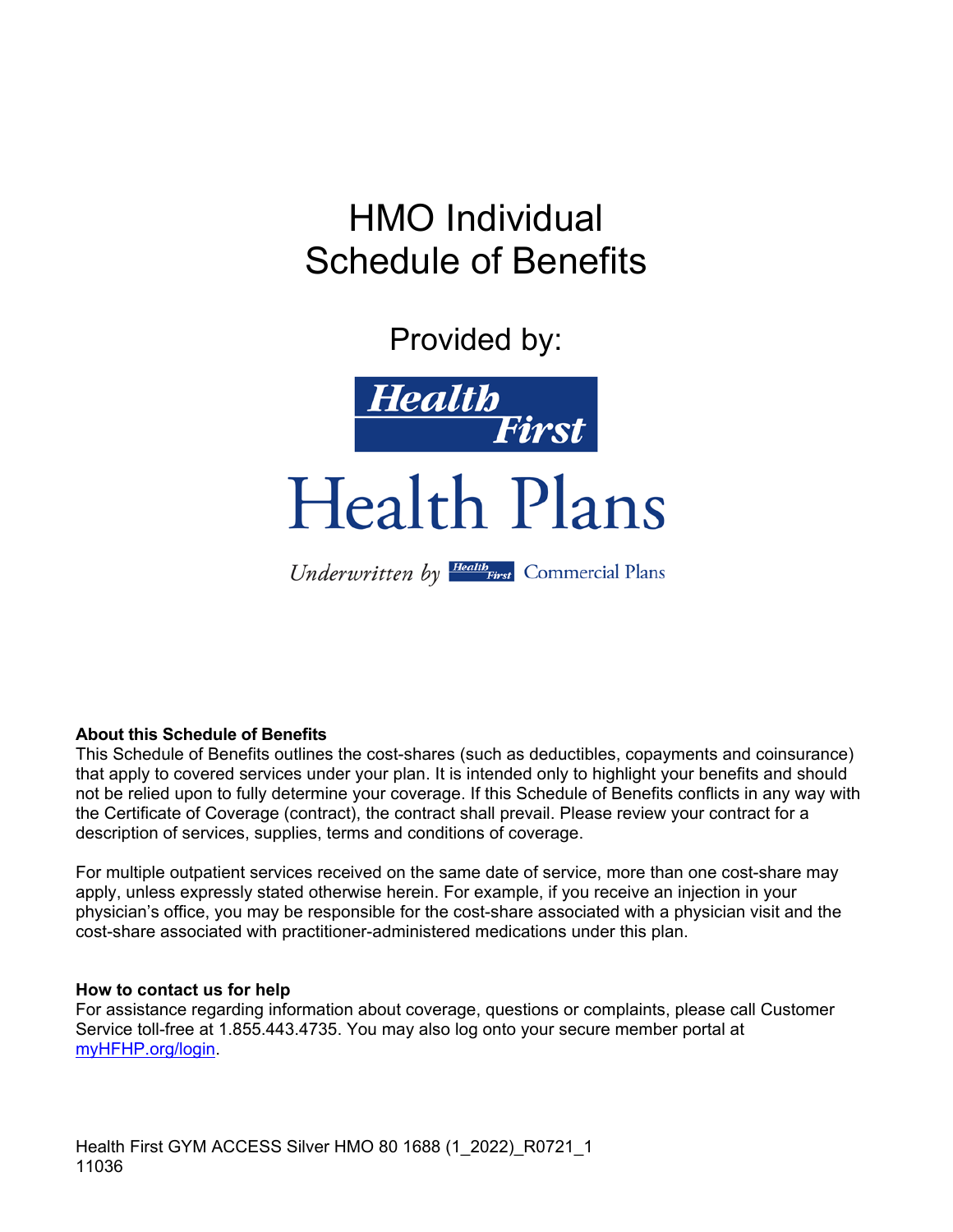

| <b>PLAN FEATURES</b>                                                                                                                                                                                                                             | <b>MEMBER COST-SHARE</b>    |  |
|--------------------------------------------------------------------------------------------------------------------------------------------------------------------------------------------------------------------------------------------------|-----------------------------|--|
| Medical Calendar Year Deductible (Per Individual/Family)                                                                                                                                                                                         | \$4,950/\$9,900             |  |
| <b>Pharmacy Calendar Year Deductible (Per Individual/Family)</b>                                                                                                                                                                                 | \$500/\$1,000               |  |
| <b>Coinsurance</b>                                                                                                                                                                                                                               | 20%                         |  |
| Maximum Out-of-Pocket Expense Limit (Per Individual/Family)<br>Includes medical and pharmacy expenses per calendar year.                                                                                                                         | \$8,700/\$17,400            |  |
| <b>COVERED SERVICES<sup>1</sup></b>                                                                                                                                                                                                              | <b>MEMBER COST-SHARE</b>    |  |
| <b>OUTPATIENT SERVICES AND SUPPLIES</b><br>Authorization rules may apply. Access your member portal to view the Authorization List.                                                                                                              |                             |  |
| <b>Preventive Care Services</b><br>Services are covered in accordance with Affordable Care Act requirements,<br>including age, risk-factor and frequency guidelines.<br>See Health Care.gov for the current list of covered preventive services. | \$0                         |  |
| <b>Primary Care Physician Office Visit</b>                                                                                                                                                                                                       | Deductible then Coinsurance |  |
| <b>Specialist Office Visit</b>                                                                                                                                                                                                                   | Deductible then Coinsurance |  |
| <b>Chiropractic Services</b><br>26 visits maximum per calendar year                                                                                                                                                                              | Deductible then Coinsurance |  |
| <b>Podiatry Services</b>                                                                                                                                                                                                                         | Deductible then Coinsurance |  |
| Prenatal/Postnatal Office Visit (not including perinatology)<br>Up to 15 visits per calendar year are covered without cost-sharing in-<br>network. Additional visits are subject to the appropriate physician office visit<br>cost-share.        | \$0                         |  |
| <b>Urgent Care Clinic Visit</b>                                                                                                                                                                                                                  | Deductible then Coinsurance |  |
| Diagnostic Lab Services (e.g., blood work)<br>Includes independent clinical labs. Does not include genetic testing.                                                                                                                              | Deductible then Coinsurance |  |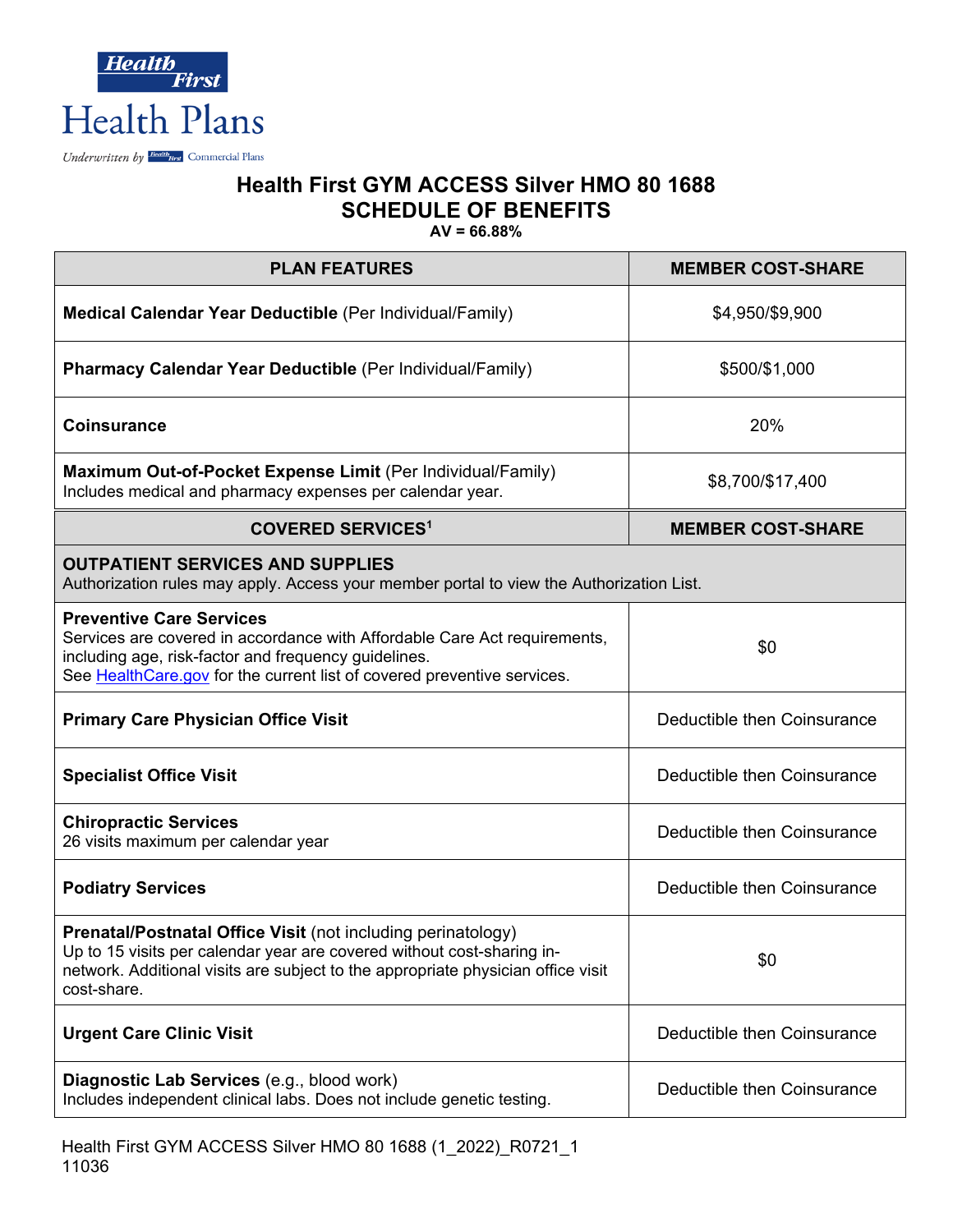

| <b>COVERED SERVICES1</b>                                                                                                                                                                                                                                                                       | <b>MEMBER COST-SHARE</b>    |
|------------------------------------------------------------------------------------------------------------------------------------------------------------------------------------------------------------------------------------------------------------------------------------------------|-----------------------------|
| <b>Genetic Testing Lab Services</b>                                                                                                                                                                                                                                                            | Deductible then Coinsurance |
| <b>Radiology Services</b> (Per visit, per type)<br>Includes x-rays, ultrasounds, echocardiograms, fluoroscopies, diagnostic<br>mammography and other standard radiology services.                                                                                                              | Deductible then Coinsurance |
| <b>Maternity Ultrasounds</b>                                                                                                                                                                                                                                                                   | Deductible then Coinsurance |
| <b>Advanced Imaging Services (Per visit, per type)</b><br>CT, MRI, MRA, PET and Nuclear Studies                                                                                                                                                                                                | Deductible then Coinsurance |
| <b>Allergy Testing (Per visit)</b>                                                                                                                                                                                                                                                             | Deductible then Coinsurance |
| <b>Practitioner-Administered Medications</b><br>Medications administered by a health care provider in an office or outpatient<br>setting. Includes chemotherapy, infusions, therapeutic injections, allergy<br>immunotherapy, and other medications ordered and administered by a<br>provider. | Deductible then Coinsurance |
| <b>Radiation Services</b>                                                                                                                                                                                                                                                                      | Deductible then Coinsurance |
| <b>Dialysis Services</b>                                                                                                                                                                                                                                                                       | Deductible then Coinsurance |
| <b>Other Diagnostic and Therapeutic Tests and Services</b><br>Medically necessary outpatient diagnostic and therapeutic services not<br>classified elsewhere within this Schedule of Benefits                                                                                                  | Deductible then Coinsurance |
| <b>Emergency Room Visit</b>                                                                                                                                                                                                                                                                    | Deductible then Coinsurance |
| <b>Outpatient Surgery - Facility Services</b><br>Includes outpatient hospital & Ambulatory Surgery Center.                                                                                                                                                                                     | Deductible then Coinsurance |
| <b>Outpatient Surgery - Physician/Surgeon Services</b><br>Includes outpatient hospital & Ambulatory Surgery Center.                                                                                                                                                                            | Deductible then Coinsurance |
| <b>Outpatient Observation (Per stay)</b>                                                                                                                                                                                                                                                       | Deductible then Coinsurance |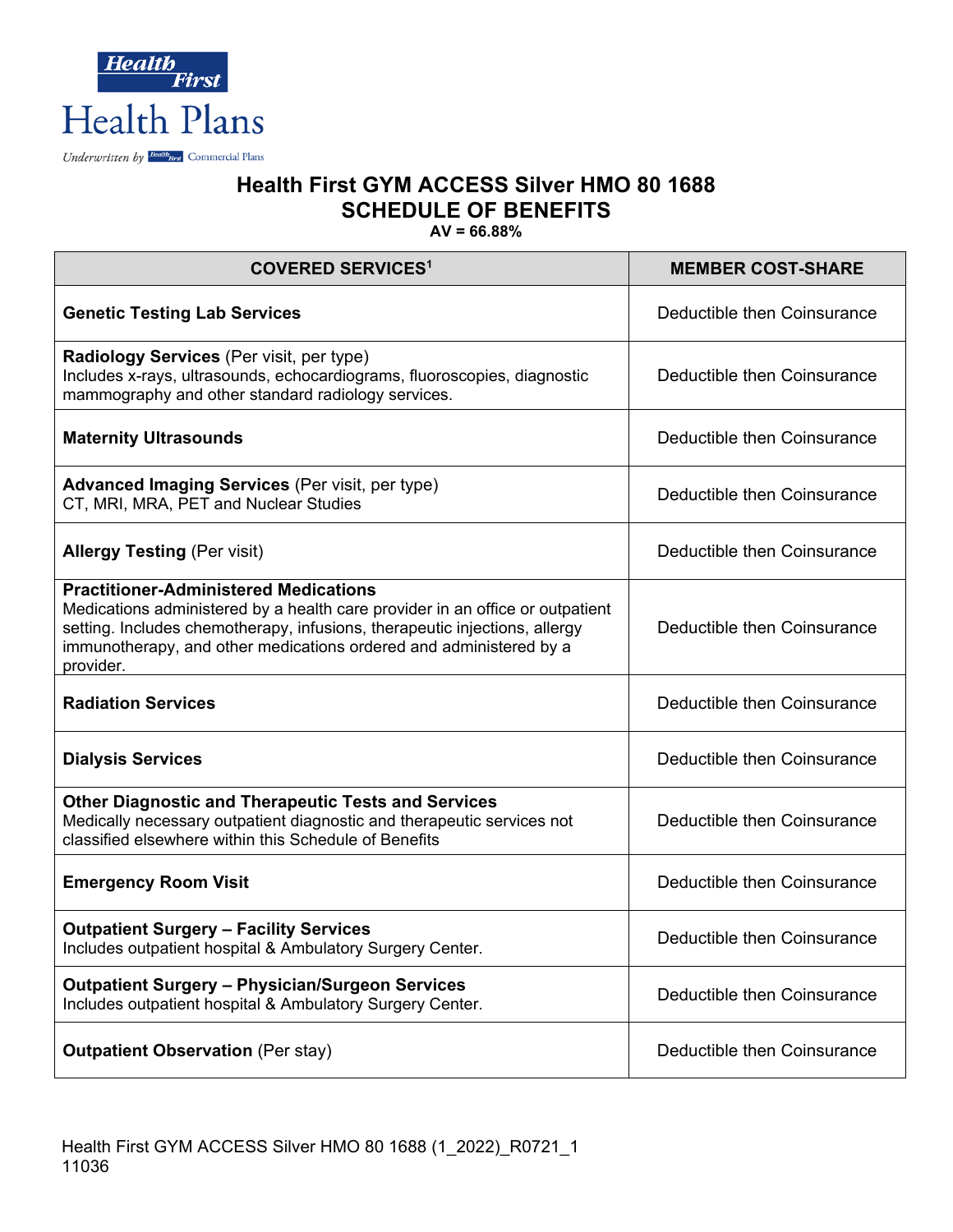

| <b>COVERED SERVICES<sup>1</sup></b>                                                                                                                                             | <b>MEMBER COST-SHARE</b>    |  |
|---------------------------------------------------------------------------------------------------------------------------------------------------------------------------------|-----------------------------|--|
| Durable Medical Equipment, Orthotics, & Prosthetic Devices                                                                                                                      | Deductible then Coinsurance |  |
| <b>Home Health Care</b><br>60 visits maximum per calendar year                                                                                                                  | Deductible then Coinsurance |  |
| <b>Rehabilitative Physical, Speech and Occupational Therapies</b><br>35 visits maximum per calendar year for each condition being treated                                       | Deductible then Coinsurance |  |
| <b>Habilitation Services</b><br>35 visits maximum per calendar year for each condition being treated                                                                            | Deductible then Coinsurance |  |
| <b>Cardiac &amp; Pulmonary Rehabilitation</b><br>Coverage is limited to 36 sessions per lifetime, per service.<br>(Additional days may be authorized when medically necessary.) | Deductible then Coinsurance |  |
| <b>Hyperbaric Oxygen Therapy</b>                                                                                                                                                | Deductible then Coinsurance |  |
| <b>Ambulance Services</b>                                                                                                                                                       | Deductible then Coinsurance |  |
| <b>Outpatient Hospice Services</b>                                                                                                                                              | Deductible then Coinsurance |  |
| All Other Medically Necessary Outpatient Services                                                                                                                               | Deductible then Coinsurance |  |
| <b>INPATIENT MEDICAL SERVICES</b><br>Authorization rules may apply. Access your member portal to view the Authorization List.                                                   |                             |  |
| <b>Inpatient Hospital Facility Services (Per admission)</b><br>Inpatient rehabilitation services limited to 21 days per calendar year.                                          | Deductible then Coinsurance |  |
| <b>Inpatient Physician and Surgical Services</b>                                                                                                                                | Deductible then Coinsurance |  |
| <b>Skilled Nursing Facility Services (Per admission)</b><br>60 days maximum per calendar year                                                                                   | Deductible then Coinsurance |  |
| <b>Inpatient Hospice Services</b>                                                                                                                                               | Deductible then Coinsurance |  |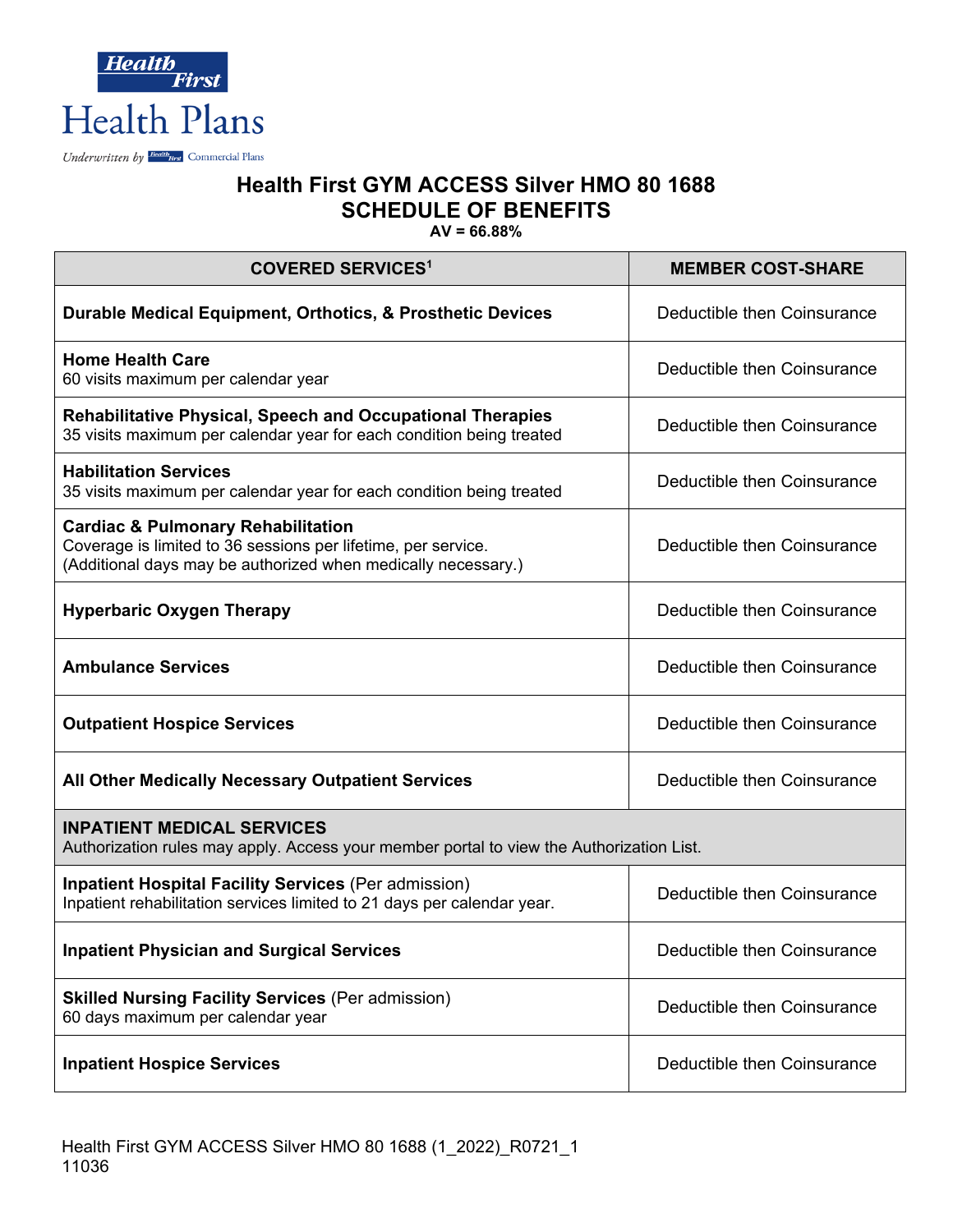

| <b>COVERED SERVICES1</b>                                                                                                                                                                                                                                                                                                              | <b>MEMBER COST-SHARE</b>    |  |
|---------------------------------------------------------------------------------------------------------------------------------------------------------------------------------------------------------------------------------------------------------------------------------------------------------------------------------------|-----------------------------|--|
| <b>BEHAVIORAL HEALTH SERVICES</b><br>Authorization rules may apply. Access your member portal to view the Authorization List.                                                                                                                                                                                                         |                             |  |
| <b>Inpatient Mental Health Care (Per admission)</b>                                                                                                                                                                                                                                                                                   | Deductible then Coinsurance |  |
| <b>Partial Hospitalization</b><br>A structured program of active treatment for psychiatric care that is more<br>intense than the care performed in a physician's or therapist's office.                                                                                                                                               | Deductible then Coinsurance |  |
| <b>Mental Health Care Office Visit</b>                                                                                                                                                                                                                                                                                                | Deductible then Coinsurance |  |
| <b>Outpatient Mental Health Services</b>                                                                                                                                                                                                                                                                                              | Deductible then Coinsurance |  |
| <b>Inpatient Substance Abuse (Per admission)</b><br>Detoxification and acute care only for alcohol/substance abuse                                                                                                                                                                                                                    | Deductible then Coinsurance |  |
| <b>Substance Abuse Office Visit</b>                                                                                                                                                                                                                                                                                                   | Deductible then Coinsurance |  |
| <b>Outpatient Substance Abuse Services</b>                                                                                                                                                                                                                                                                                            | Deductible then Coinsurance |  |
| <b>PEDIATRIC SERVICES</b>                                                                                                                                                                                                                                                                                                             |                             |  |
| <b>Pediatric Dental Services</b><br>Includes one dental check-up visit every six months, basic and major dental<br>care and medically necessary orthodontic services.                                                                                                                                                                 | \$0                         |  |
| <b>Pediatric Vision Services</b><br>Includes one routine eye exam and one pair of standard child eyeglasses<br>(frame and lenses) per calendar year from a participating provider. Up to two<br>prescription fills of standard contact lenses are covered, in lieu of<br>eyeglasses, per calendar year from a participating provider. | \$0                         |  |
| <b>ADDITIONAL BENEFITS</b>                                                                                                                                                                                                                                                                                                            |                             |  |
| <b>Fitness Center Membership</b>                                                                                                                                                                                                                                                                                                      | \$0                         |  |